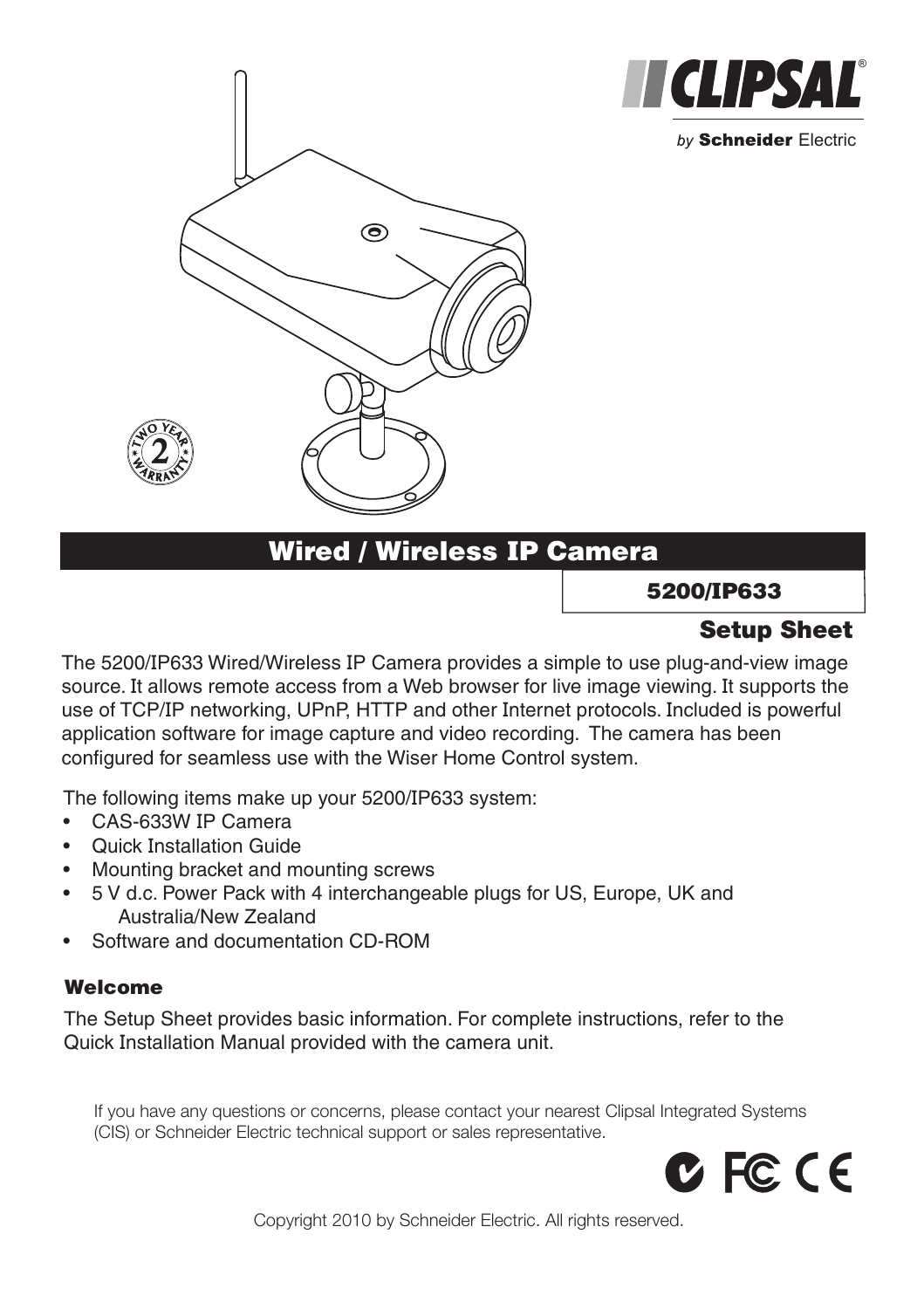Voltage: 5 V d.c. Current: 2.6 A Power: 13 W maximum

#### Changing the Power Pack Adapter

The 5 V d.c. Power Pack comes with 4 different plug configurations. Choose the plug adapter that is appropriate for your country.

To remove a plug adapter from the Power Pack, press the adapter release button and rotate the plug adapter in an counter-clockwise direction. And then remove the adapter from the Power Pack

To install a different plug adapter, insert the adapter into the slot and rotate it in a clockwise direction until the adapter clicks in place.

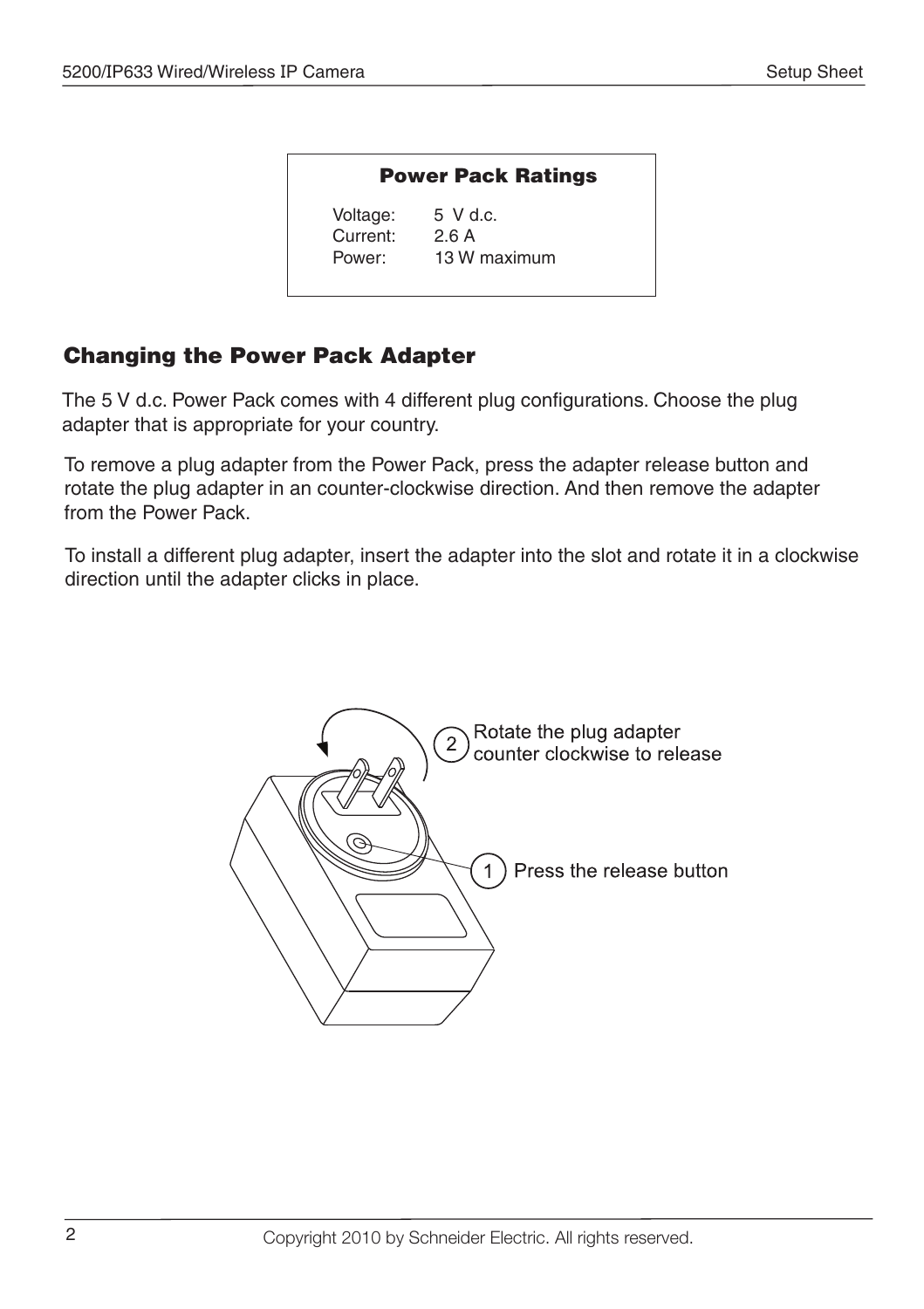### Two-Year Warranty

The 5200/IP633 Wired/Wireless IP Camera carries a two-year warranty against manufacturing defects.

Warranty Statement

The benefits conferred herein are in addition to, and in no way shall be deemed to derogate; either expressly or by implication, any or all other rights and remedies in respect to the Schneider Electric product which the consumer has in the location where the product is sold.

The warrantor is Schneider Electric with offices worldwide.

This Schneider Electric product is guaranteed against faulty workmanship and materials for a period of two (2) years from the date of installation.

Schneider Electric reserves the right, at its discretion, to either repair free of parts and labour charges, replace or offer refund in respect to any article found to be faulty due to materials, parts or workmanship.

This warranty is expressly subject to the Schneider Electric product being installed, wired, tested, operated and used in accordance with the manufacturer's instructions. Any alterations or modifications made to the product without permission of Schneider Electric could void the warranty.

Schneider Electric shall meet all costs of a claim. However, should the product that is the subject of the claim be found to be in good working order, all such costs shall be met by the claimant.

When making a claim, the consumer shall forward the Schneider Electric product to the nearest Schneider Electric office. Provide adequate particulars of the defect within 28 days of the fault occurring. The product should be returned securely packed, complete with details of the date and place of purchase, description of load, and circumstances of malfunction.

For all warranty enquiries, contact your local Clipsal sales representative. The address and contact number of your nearest sales office can be found at

http://www.clipsal.com/locations

or by telephoning Technical Support 1300 722 247 (CIS Technical Support Hotline).